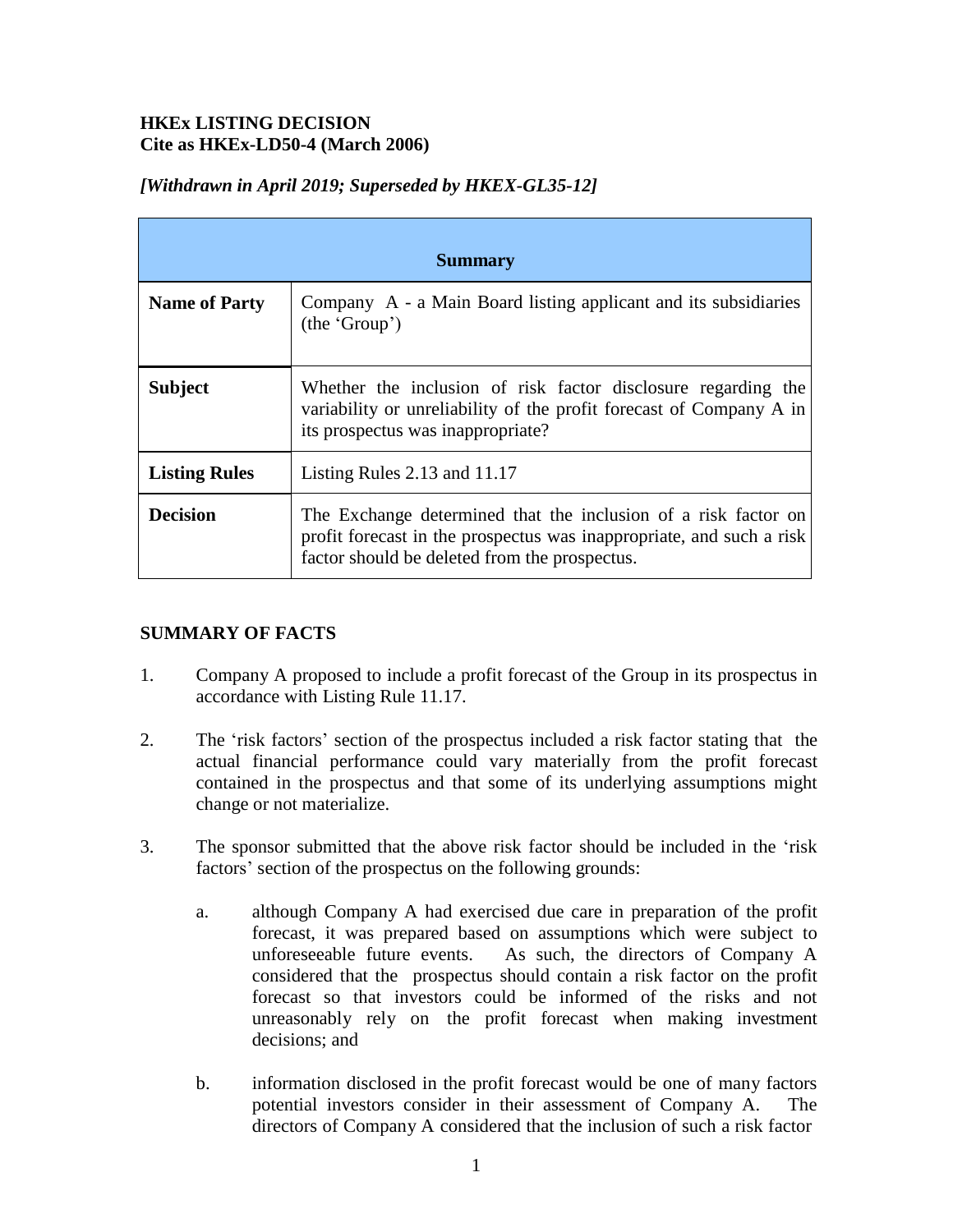would not undermine the reasonable reliance of an investor on the profit forecast.

#### **THE ISSUE RAISED FOR CONSIDERATION**

4. Whether the inclusion of risk factor disclosure regarding the variability or unreliability of the profit forecast of Company A in its prospectus was inappropriate?

### **APPLICABLE LISTING RULES OR PRINCIPLE**

5. Listing Rule 2.13 contains guidance on the presentation of information:

Without prejudice to any specific requirements of the Exchange Listing Rules as to content or responsibility for the document in questions, any announcement, listing document or circular required pursuant to the Exchange Listing Rules must be prepared having regard to the following general principles:

- (1) the information contained in the document must be clearly presented and in the plain language format specified or recommended by the Exchange and/or the Commission from time to time; and
- (2) the information contained in the document must be accurate and complete in all material respects and not be misleading or deceptive. In complying with this requirement, the issuer must not, among other things:-
	- (a) omit material facts of an unfavorable nature or fail to accord them with appropriate significance;
	- (b) present favourable possibilities as certain or as more probable than is likely to be the case;
	- (c) present projections without sufficient qualification or explanation; or
	- (d) present risk factors in a misleading way.
- 6. Listing Rule 11.17 states that:

The issuer must determine in advance, with its financial adviser or sponsor in the case of a new applicant, whether to include a profit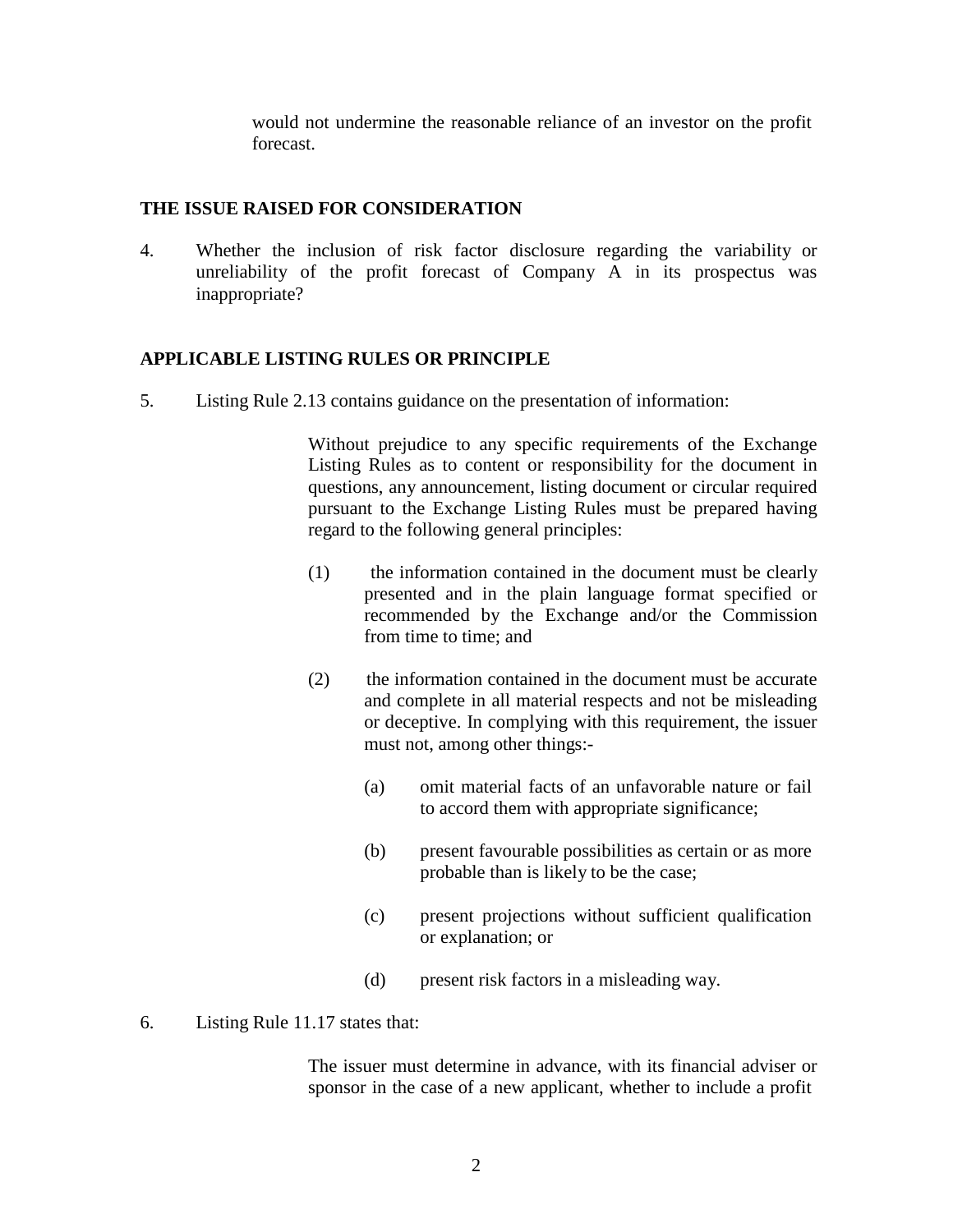forecast in a listing document. As required by paragraph 34(2) of Part A and paragraph 29(2) of Part B of Appendix 1, where a profit forecast appears in any listing document (other than one supporting a capitalisation issue), it must be clear, unambiguous and presented in an explicit manner and the principal assumptions, including commercial assumptions, upon which it is based, must be stated and such profit forecast must be prepared on a basis that is consistent with the accounting policies normally adopted by the issuer. The accounting policies and calculations for the forecast must be reviewed and reported on by the reporting accountants and their report must be set out. The financial adviser or sponsor must report in addition that they have satisfied themselves that the forecast has been made by the directors after due and careful enquiry, and such report must be set out….

#### **THE ANALYSIS**

### *General responsibilities of directors and sponsors regarding information in a prospectus*

- 7. It is clear from Listing Rule 2.13 that directors are required to ensure that information presented in a listing document is accurate and complete in all material respects and not misleading or deceptive. When interpreting the requirements of Listing Rule 2.13 in view of the requirements of Listing Rule 11.17, the Exchange ordinarily considers that the Listing Rules do not provide a basis for limiting the responsibilities of directors and sponsors  $N_{\text{ode}}$  .
- 8. The Exchange ordinarily considers risk factors and other language seeking to limit responsibility for ensuring the accuracy, reliability, and/or completeness of information that is included in a prospectus to be efforts to curtail the application of the Listing Rules in a manner that is not consistent with the responsibilities of directors and sponsors. The Exchange routinely expects such risk factors and limiting language to be removed from the prospectus.

#### *Expert Reports*

9. When interpreting the requirements of Listing Rule 2.13 in connection with any part of a prospectus purporting to be an extract from a third party expert report or valuation, directors and sponsors have a responsibility to ensure that the expert report being presented in the prospectus is a fair copy of or extract from the report or valuation of the expert, fairly represents the statements of the expert and does

 $N<sub>ote 1</sub>$  See also Listing Rules 3A.11(2) for requirements of sponsor to conduct due diligence inquiries and Listing Rule 3A.15(4) in relation to the standard of the sponsor's declaration that must be submitted to the Exchange in relation to information in the non-expert sections of the listing document.